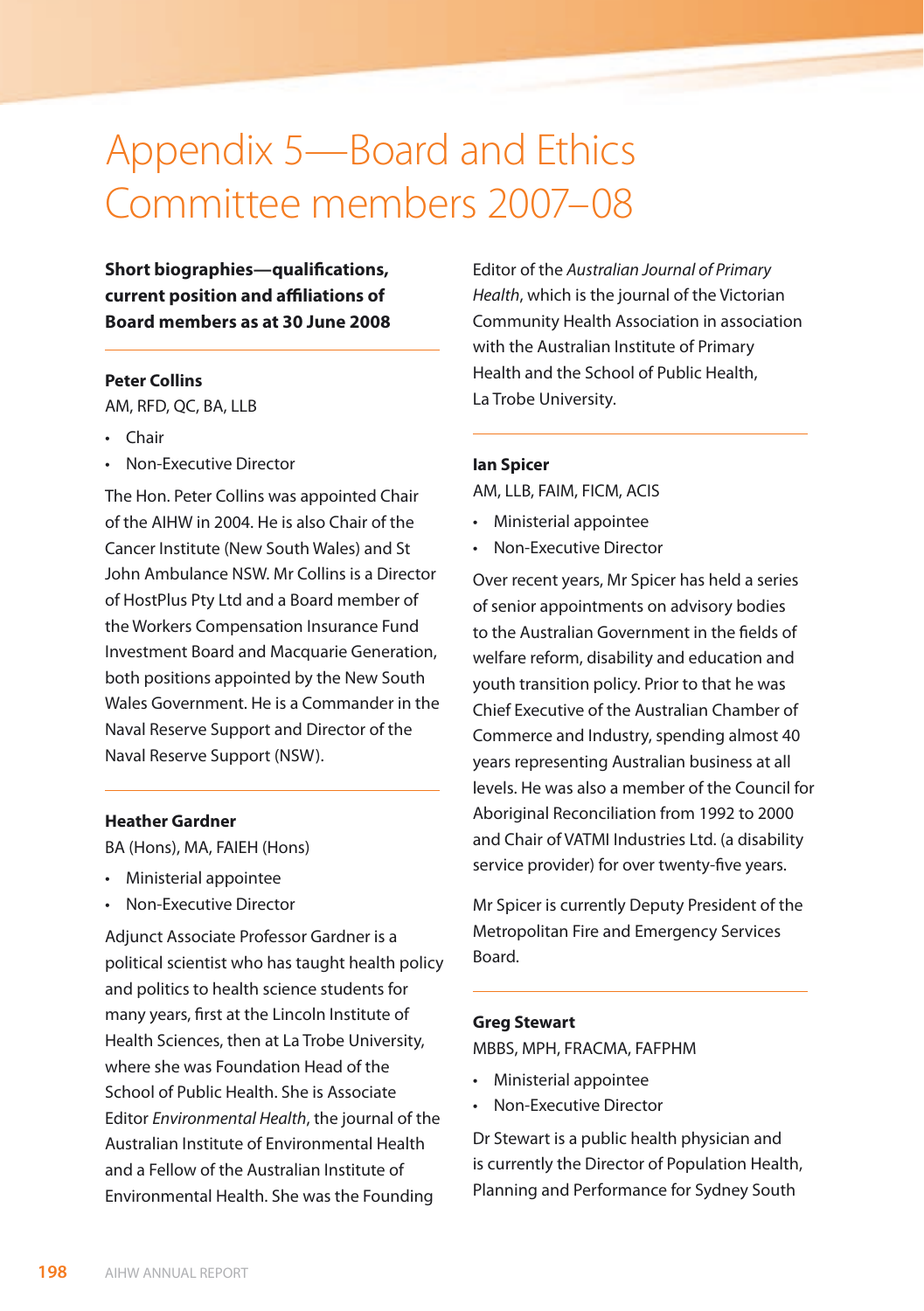West Area Health Service. He was formerly Chief Health Officer for New South Wales  $(2001 - 2005)$ 

# **David Kalisch**

BEc (Hons)

- • Representing Ms Jane Halton, Secretary, Department of Health and Ageing
- • Non-Executive Director

Mr Kalisch is a Deputy Secretary in the Department of Health and Ageing with responsibility for Portfolio Strategies Division, Acute Care Division, the Mental Health and Workforce Division and the South Australian and Western Australian state offices of the department.

## **Brian Pink**

BCom

- • Australian Statistician, Australian Bureau of Statistics
- • Non-Executive Director

Mr Pink is Chair of the OECD Committee on Statistics, was President of the International Association for Official Statistics for the 2005-2007 period, Technical Adviser to the OECD Global Project Advisory Board on Measuring the Progress of Societies, Member of the Executive Bureau of the Conference of European Statisticians and is Australia's Head of Delegation to the United Nations Statistical Commission.

# **Bette Kill**

BSc (Hons), Master of Public Health

• Deputy Director-General, Service Delivery and Smart Service Queensland, Department of Communities

- • Representative of the Community Services Ministers' Advisory Council *(nominated 30 January 2008, appointed 15 May 2008)*
- • Non-Executive Director

Ms Bette Kill is a Deputy Director-General in the Queensland Department of Communities. She has expertise in public sector leadership and management, strategic policy, program development and service delivery.

# **Peter Allen**

BA, Dip Journalism

- • Under-Secretary, Portfolio Services and Strategic Projects, Victorian Department of Human Services
- • Representative of the Australian Health Ministers' Advisory Council
- Non-Executive Director

Mr Allen is the Under-Secretary, Portfolio Services and Strategic Projects in the Victorian Department of Human Services and the Victorian Government's Chief Drug Strategy Officer. He is a Director of the Australia and New Zealand School of Government, Vice-President of the Victorian Division of the Institute of Public Administration Australia and a Board member of the Victorian Institute of Forensic Medicine.

### **Peter Smith**

BSc, Grad Dip (HRM), MBA

- • Deputy Chief Executive, Department for Families and Communities, South Australia
- • Representative of the state housing departments *(from 31 August 2007)*
- • Non-Executive Director

Mr Smith is Deputy Chief Executive, Department for Families and Communities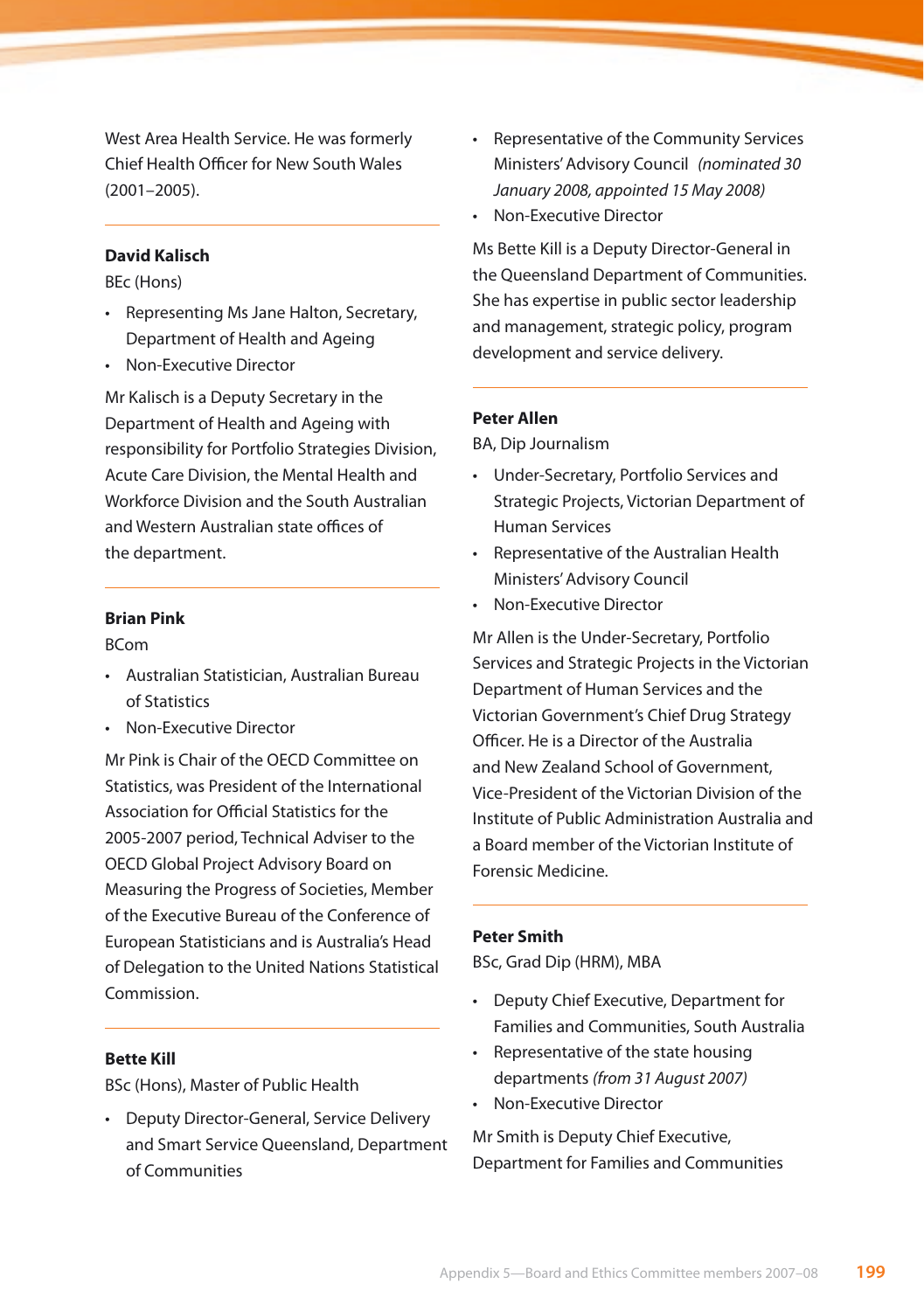where he has particular responsibility for housing and organisational development. In this role Mr Smith is the head of Housing South Australia. Mr Smith is the Chair of the Housing Ministers' Advisory Council and is a Board member of the South Australian Housing Trust and the Australian Housing and Urban Research Institute.

#### **Sandra Eades**

BMed, PhD

- • Expert in public health research
- Non-Executive Director

Professor Eades is a medical epidemiologist with a special interest in paediatric and perinatal epidemiology, and is the first Aboriginal medical doctor to be awarded a PhD. She is a Senior Research Fellow in Aboriginal Health at the Sax Institute in Sydney and is a Conjoint Professor in the Faculty of Health Sciences at Newcastle University.

# **Daniel McCarthy**

• Staff representative *(until 25 January 2008)*

Mr McCarthy worked in the Human Resources and Facilities Unit from late 2003 until January 2008.

## **Louise York**

BEc, BSc, Grad Dip (Population Health)

• Staff representative *(elected by staff 25 February 2008, appointed 15 May 2008)*

Ms York has worked in various units across both welfare and health and is currently in the Population Health Unit.

# **Penny Allbon**

BA (Hons), PhD

- • Director, Australian Institute of Health and Welfare
- • Executive Director

Dr Allbon was appointed Director of the AIHW in February 2006. She has over 20 years of experience in government, at both Federal and Territory levels and within the financial, health and welfare arenas including the position of Chief Executive of ACT Health. She has also run her own consultancy, working with governments in various Pacific Islands.

## **Warwick Anderson**

AM, BSc (Hons), PhD

- • CEO, National Health and Medical Research Council
- • Observer
- • Non-Executive Director

Professor Anderson was appointed CEO of the National Health and Medical Research Council in June 2006. His previous appointments include Head of School of Biomedical Sciences at Monash University (2001–06) and prior to that, Deputy Director of The Baker Institute.

#### **Robyn McKay**

BA (Hons), BEc (Hons)

- • Acting Deputy Secretary, Department Families, Housing, Community Services and Indigenous Affairs
- • Observer
- **Non-Executive Director**